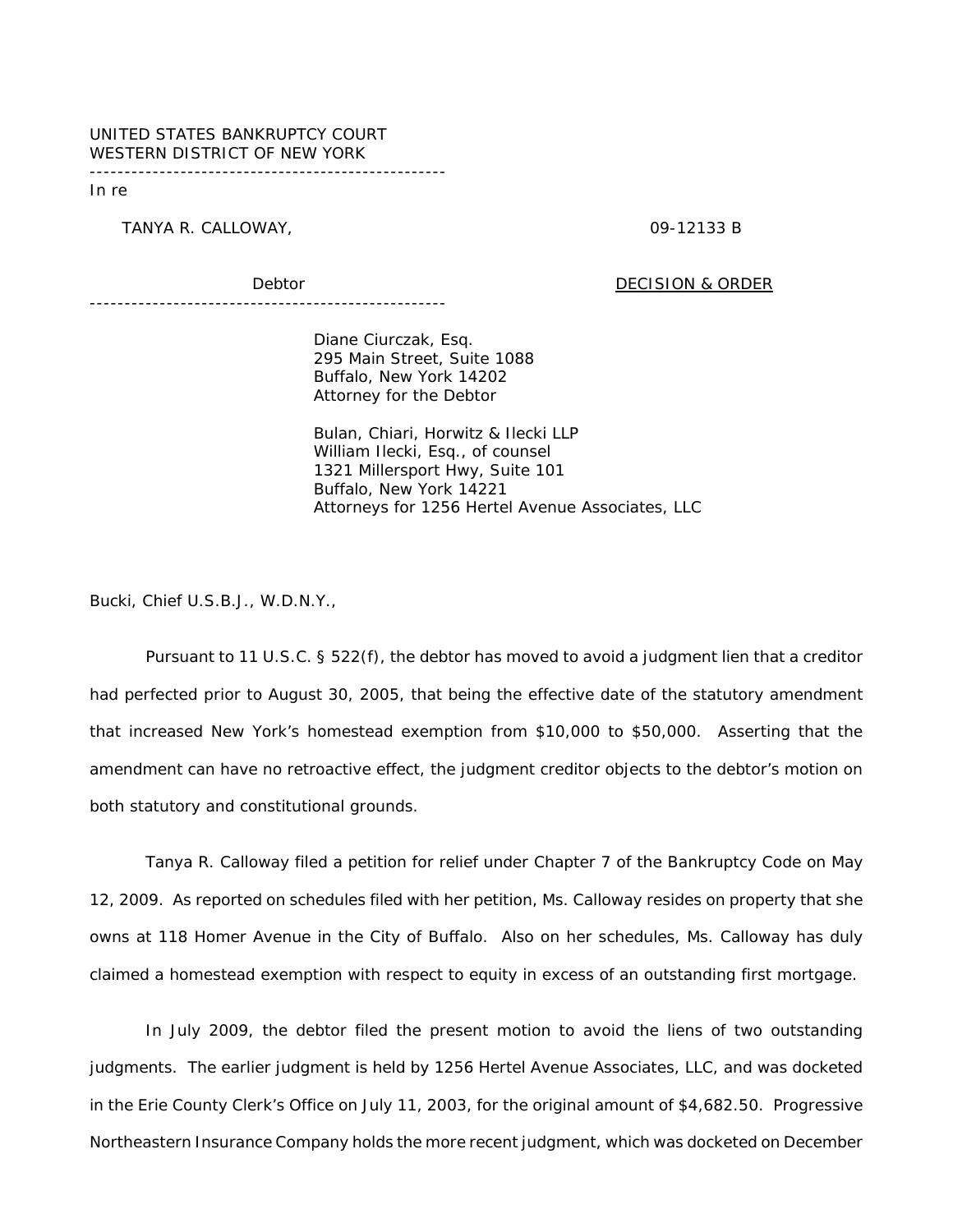31, 2008, to secure a principal indebtedness of \$5,973.40. In her moving papers, Ms. Calloway represents that her home has a value of \$110,000, and that it was encumbered by a first mortgage given to secure a note on which the debtor owes a remaining balance in excess of \$84,000. Ms. Calloway claims, therefore, that on the day of bankruptcy filing, her real estate had an outstanding equity of less than \$26,000.

Of the two judgment creditors, only 1256 Hertel Avenue Associates, LLC, has objected to the debtor's motion. In its responding papers, the creditor takes no issue with the debtor's valuation or with her calculation of homestead equity. Rather, 1256 Hertel Avenue Associates focuses its argument on the fact that it perfected its judgment lien prior to August 30, 2005.

Section 522(f) of the Bankruptcy Code allows a debtor to avoid judgment liens that impair a homestead exemption. Effective as of August 30, 2005, the State of New York amended C.P.L.R. §5206 to increase the allowed homestead exemption from \$10,000 to \$50,000. If this higher amount applies in the present instance, the debtor may properly exempt the entire equity value of her residence. However, if the applicable homestead exemption were limited to \$10,000, then nonexempt equity would secure the entire judgment of 1256 Hertel Avenue Associates, LLC.

In *CFCU Community Credit Union v. Hayward*, 552 F.3d 253, 269 (2<sup>nd</sup> Cir. 2009), the Court of Appeals held that the 2005 amendment to C.P.L.R. § 5206 "applies retroactively in post-enactment filings to contract-based debts that preceded its enactment." Further, the Court ruled that "retroactive application of the exemption does not violate the constitutional rights of pre-enactment, contract-based creditors who have not reduced the debt owed to them to judgment." *Id.* at 269. In seeking now to distinguish the decision in *CFCU Community Credit Union v. Hayward*, 1256 Hertel Avenue Associates argues that a different outcome is compelled by reason of its status as a judgment lien creditor.

1256 Hertel Avenue Associates contends that the 2005 amendment to C.P.L.R. § 5206 does not apply retroactively to judgment lienors, as a matter of both statutory interpretation and Constitutional Law. As to the non-constitutional issues, the respondent's counsel repeats the same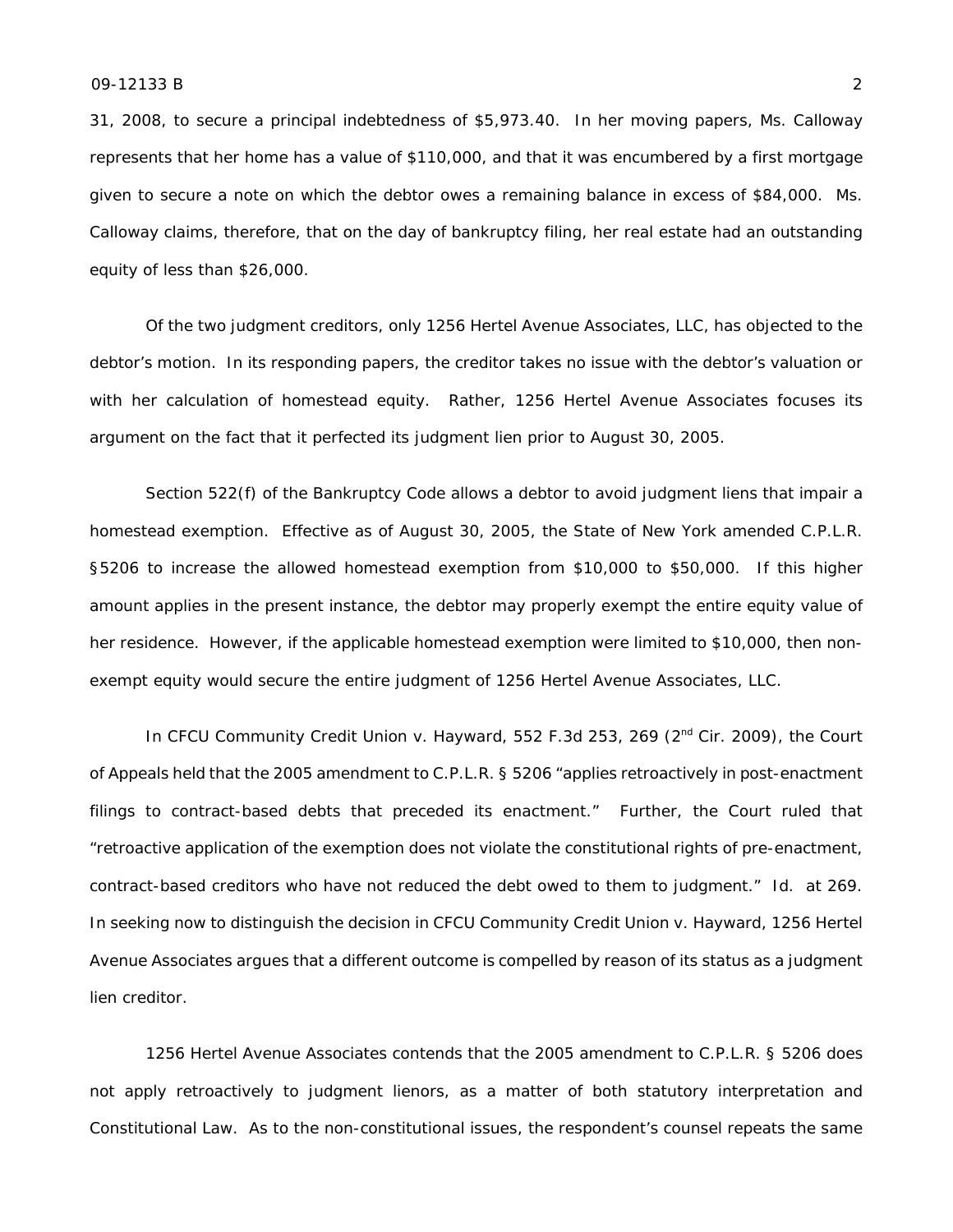arguments that he made previously to this court in *In re Nguyen*, Bk. No. 05-92833, slip op. (Bankr. W.D.N.Y. Sept. 22, 2009). Accordingly, I will now repeat essentially the same reasoning for rejecting the respondent's position.

The controlling statutes contain no suggestion of ambiguity or uncertainty of result. New York's homestead exemption was amended through enactment of Chapter 623 of the state's 2005 Session Laws. Paragraph 2 of this statute provides that the act "shall take effect immediately." As a consequence, C.P.L.R. § 5206 was immediately changed to provide that a homestead "not exceeding fifty thousand dollars in value above liens and encumbrances, owned and occupied as a principal residence, is exempt from application to the satisfaction of a money judgment, unless the judgment was recovered wholly for the purchase price thereof." Pursuant to Debtor and Creditor Law § 282, Tanya Calloway has exercised her right to exempt this same property from the bankruptcy estate. Therefore, pursuant to 11 U.S.C. § 522(f), the debtor may now avoid judgment liens that impair a homestead not exceeding \$50,000 in value.

My esteemed colleague, the Honorable Michael J. Kaplan, has fully considered the present issue of statutory construction in his decision in *In re Trudell*, 381 B.R. 441 (Bankr. W.D.N.Y. 2008). For the same reasons stated by Judge Kaplan, I agree with his conclusion that the amended homestead exemption applies to all obligations, even those that were reduced to judgment prior to August 30, 2005. As noted by the New York Court of Appeals in *Watson v. New York Central Railroad Company*, 47 N.Y. 157, 162 (1872), "a judgment creditor of an owner has no estate or proprietary interest in the land." Because a judgment creditor derives its rights from statutes, the legislature may modify those rights with immediate effect.

As a supplement to his argument in *In re Nguyen,* the respondent's counsel challenges the constitutionality of the 2005 amendment, to the extent that it applies to judgments in existence prior to the effective date of that amendment. Further, the respondent has now complied with the requirements of Bankruptcy Rule 9005.1 and Federal Rule of Civil Procedure 5.1, which require that a notice of constitutional question be filed and served on the New York State Attorney General.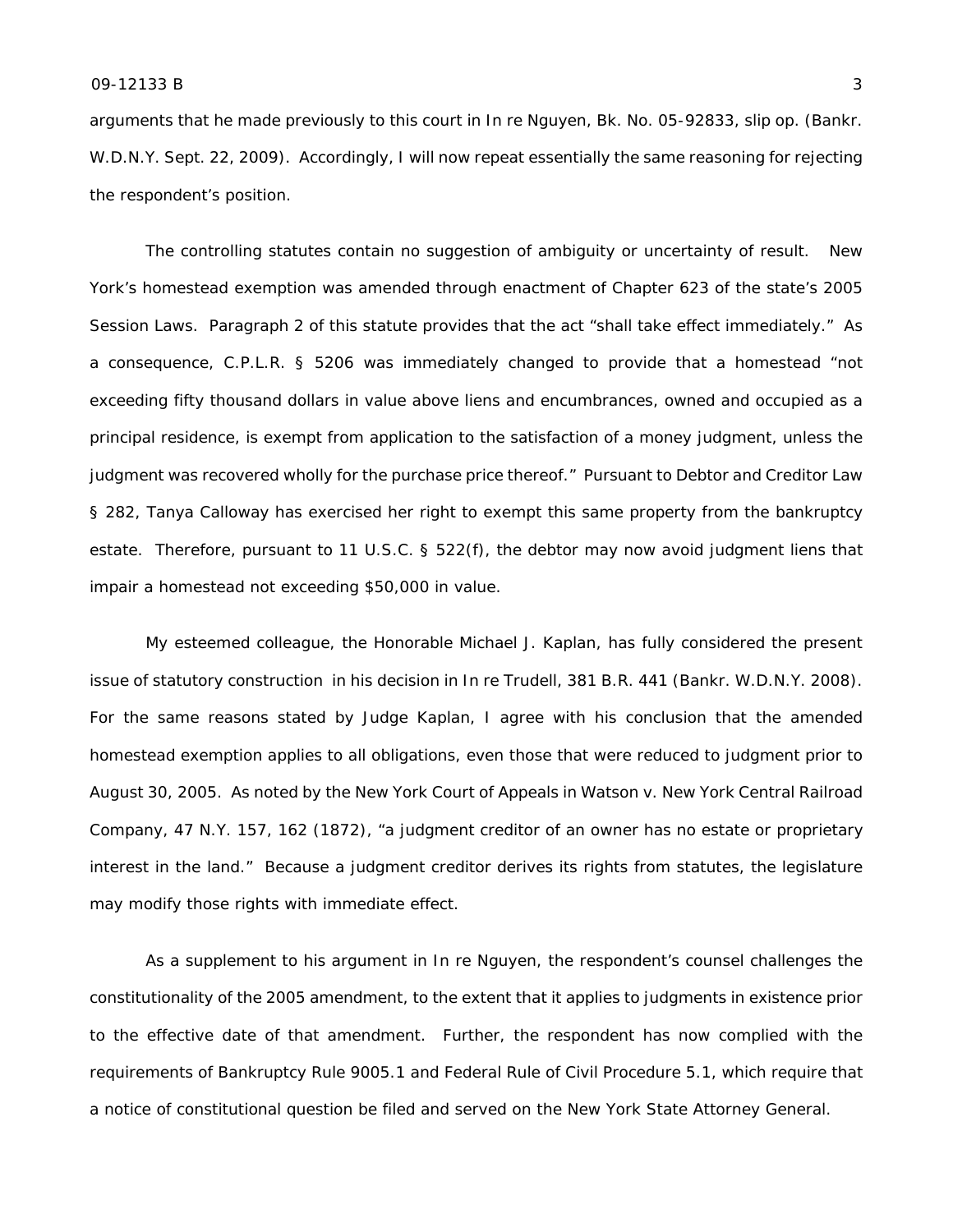## $09-12133 B$  4

Substantively, 1256 Hertel Avenue Associates contends that the 2005 amendment unconstitutionally interferes with a vested property interest. The respondent's argument fails, however, because under New York law, a judgment does not create any vested property interest that the 2005 amendment can impair. Again, in *Watson v. New York Central Railroad Company*, 47 N.Y. 157, 162-63 (1872), the New York State Court of Appeals has fully addressed the respondent's concern:

> "[A] Judgment creditor . . . stands wholly upon the law, which gives him remedy for the collection of his debt by a sale of land under execution, in case sufficient personal property of the debtor should not be found. This remedy is not secured by contract, but is purely statutory, and in aid of it acts have been passed, from time to time, authorizing a sale of the land which the debtor owned at the time of the recovery or docketing of the judgment, or at any subsequent period, and making the judgment a lien upon the land. The duration of this lien and the mode of its enforcement and discharge are subjects which appertain to the laws for the collection of debts; and the rules upon those subjects have been changed, from time to time, according to the will of the legislature. The power of the legislature to regulate those matters cannot be doubted. Acts have been passed shortening and lengthening the duration of the liens of existing judgments, and even providing for their extinguishment without any proceeding to which the judgment creditor was a party. . . . Yet the validity of such laws has been fully recognized even where they affected existing claims or judgments. They do not take away property, or affect the obligation of contracts, but simply affect legal remedies.

For these same reasons, the 2005 amendment to C.P.L.R. § 5206 does not impair any contractual right or take any vested property interest of the judgment creditor, and accordingly does not impose any unconstitutional restraint on the rights of 1256 Hertel Avenue Associates, LLC. Until a judgment creditor recovers its claim from the equity of real property, it acquires no vested property interest. Rather, the judgment serves as a remedy whose enforcement is subject to statutory change.

As required by 28 U.S.C. § 2403, this court has recently certified the existence of a constitutional question to the New York State Attorney General. Nonetheless, pursuant to Rule 5.1(c) of the Federal Rules of Civil Procedure, as made applicable to bankruptcy proceedings by Bankruptcy Rule 9005.1, this court need not defer the present decision for two reasons. First, more than 60 days have already passed since the respondent gave notice to the Attorney General of papers drawing into question the constitutionality of the 2005 amendment to C.P.L.R. § 5206. Second, the possibility for